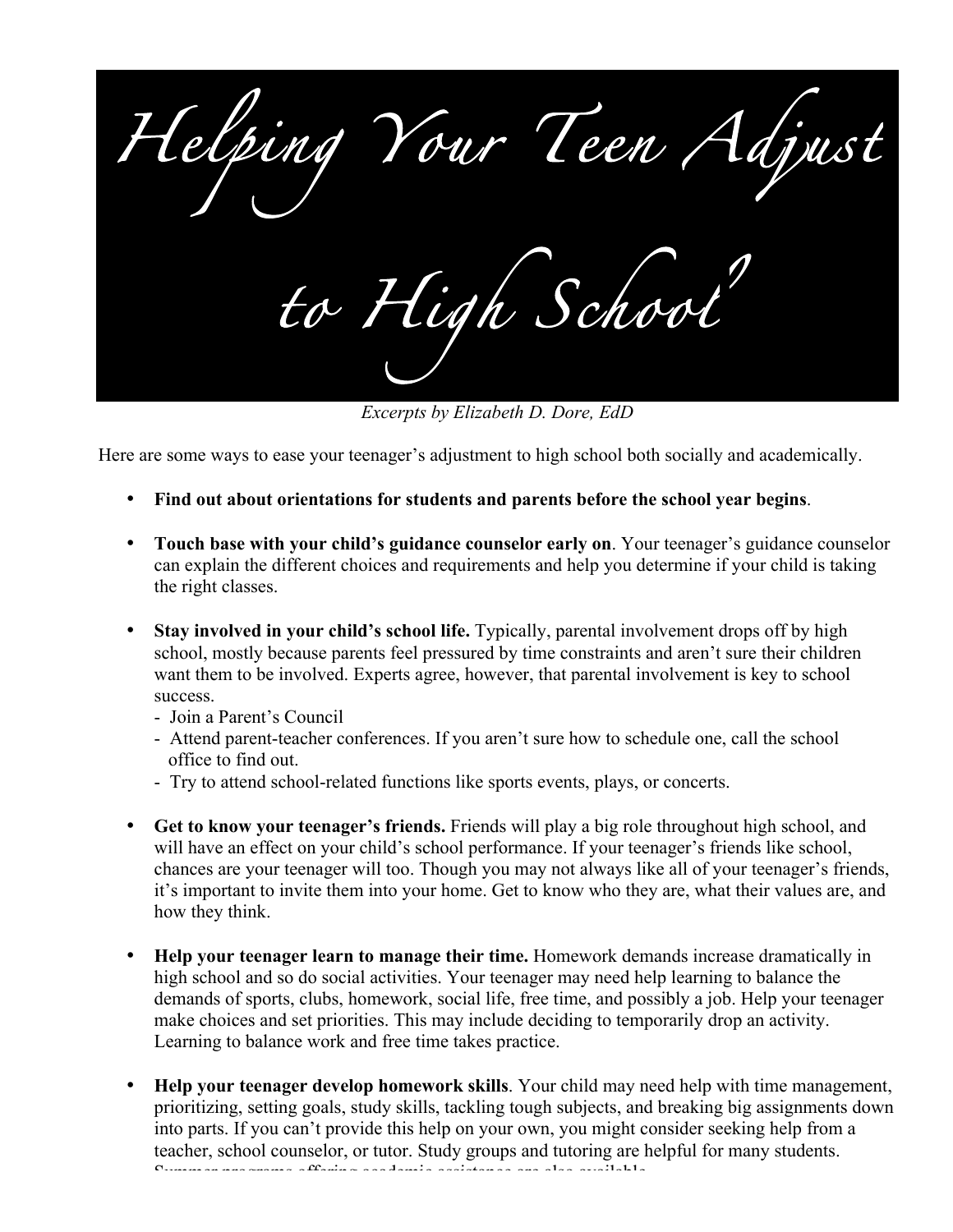• **Encourage participation in extracurricular activities**. Whether it's joining a math club, playing on the hockey team, or working in a soup kitchen, encourage your child to get involved in activities outside the classroom. Kids who participate in clubs, sports, or activities where they feel a part of something feel better about themselves. Extracurricular involvement is also a plus for college applications.

Continued on back



- **Set a limit on how many hours a week your child is allowed to work if he has a part time job**. Experts recommend that teenagers work no more than 15 to 20 hours.
- **Be sure your teenager gets enough sleep.** Experts recommend an average of nine hours of sleep a night for adolescents. This is an ideal that's often difficult to achieve. Teenagers have different clocks than adults do, and they have lots of demands on their time. Still, it's worth trying to coax your teenager to bed at a reasonable hour. Studies show that teenagers who get close to this amount of sleep do better in school.
- **Be sure your teenager gets regular exercise**. Physical activity is important for good health. Regular exercise such as bicycling, walking, running, rollerblading or swimming helps reduce stress, keeps the body fit, and can be lots of fun.
- **Encourage independent and responsible behavior.** Once in high school, teenagers need to learn to make responsible decisions on their own. You can help by trusting your teenager to make his own choices. Ask for his opinions about things. Involve your teenager in family decisions, and listen to what he has to say. You won't always agree with his decisions -- he may make mistakes, but that's how he will learn.
- **Watch for signs of stress.** Stress can affect social relationships, schoolwork, and a child's happiness and emotional well-being. Some signs of stress include headaches, stomachaches, eating or sleeping too much or too little, loss of interest in school or friends, or irritable, angry, or aggressive behavior. Here are ways to reduce the stress in your child's life.
- Do what you can to be more available when your teenager is feeling stressed. Try to simplify your family life so you can focus on your child's needs.
- Avoid setting expectations that are too high for your child. Focus on who your child is, and not on what you wish he would be.
- Help your child find support from teachers, mentors, relatives, and other adults in your community. Research shows that children who have positive connections with adults are more likely to have an easier time with adolescence.
- **If your teenager is having a difficult time adjusting to high school, seek help from a teacher, or school counselor.** Don't wait
	- **or school counselor.** Don't wait in school include: poor attendance, poor grades, eating disorders, marked weight loss or **WARN** weight gain, prolonged sadness, child is experiencing any of these  $\mathbb{R}$   $\mathbb{R}$   $\mathbb{R}$   $\mathbb{R}$  problems.



problem escalates. Signs that  $\epsilon$  your child might be having trouble depression, or increased  $\mathbb{A}$  discipline problems. Teachers and counselors can help, so call the school right away if you think your